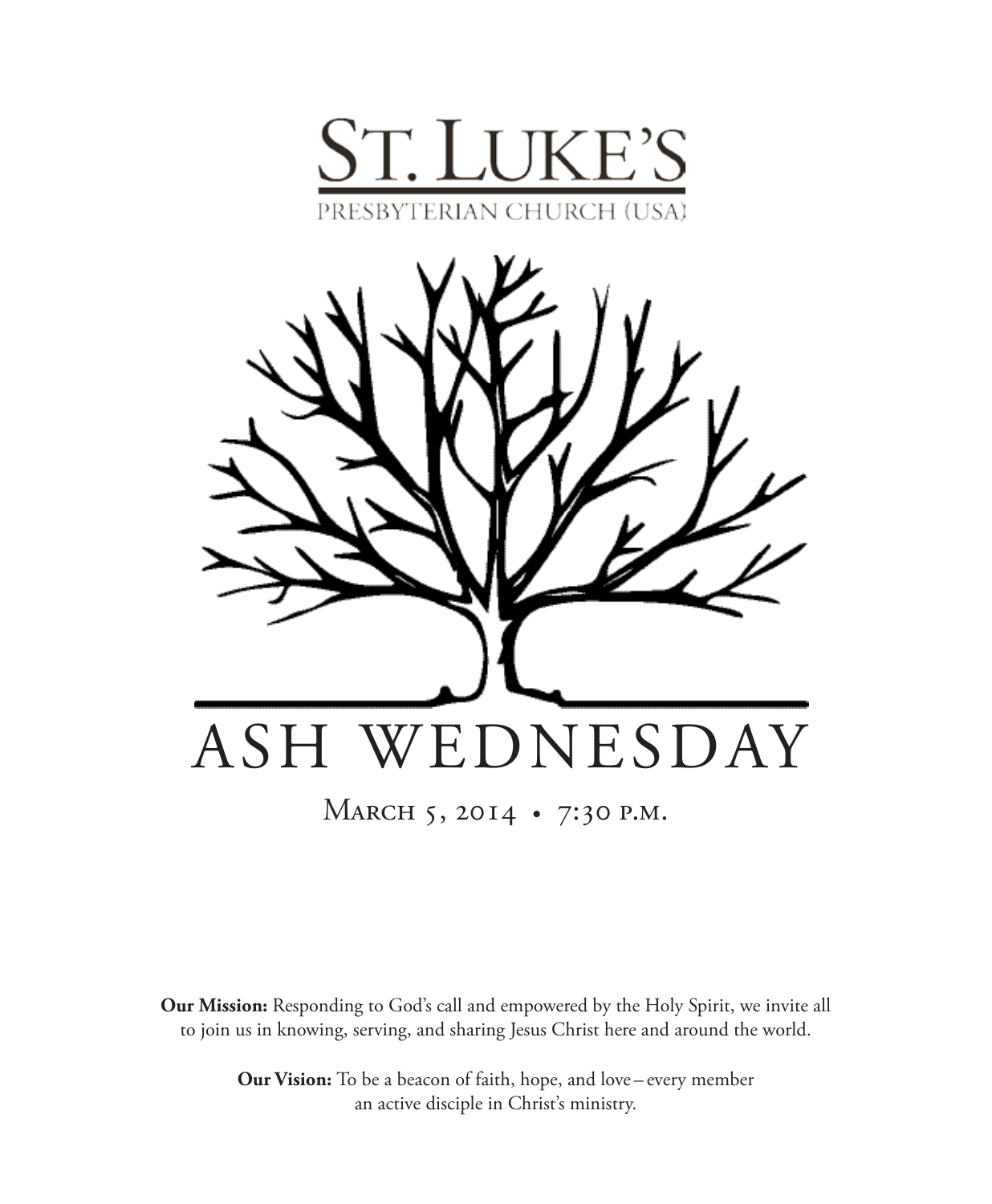

St. Luke's

PRESBYTERIAN CHURCH (USA) 1978 Mt. Vernon Road Dunwoody, Georgia 30338-4617 770-393-1424 www.slpres.org

8:30 a.m. Chapel Communion Service 9:30 a.m. Sunday School 11:00 a.m. Sanctuary Worship Service *Nursery provided for all services and Sunday School*

> **OFFICE HOURS:** Mon. - Fri., 8:30 a.m. - 4:30 p.m.

Dr. Jason Whitener, Pastor Rev. Shannon Dill, Associate Pastor Rev. Phil Brown, Associate Pastor Dr. E. Moss Robertson, Pastor Emeritus

**That All May Worship:** St. Luke's strives to be a welcoming church for all. Assistive hearing devices, large print hymnals, large print bulletins and pew cushions are available. Please contact an usher for further assistance.

**Parents:** During the worship service, if necessary, the parlor is a comfortable place to be with your child and still see the service. Children's Worship Notebooks are available for all ages on the shelves in the Narthex (Sanctuary lobby), along with activity sheets pertaining to today's scripture. An usher can assist you.

MARCH 5, 2014 • ASH WEDNESDAY Liturgical Color: Purple *Purple marks the seasons of penitence and preparation, Advent and Lent.* 

## Special Thanks

For sharing their gifts in this service and for their commitment to the confirmation process, we thank the following members of **Confirmation Experience 2014:**

Davis Moreland Jack Singley Cameron Wescott Claire Mullen Alex Daley

Dylan Clyne Forrest Herrick Hutson Luranc Trey McGurk Taylor Hull Mary Frances Kitchens Emily Vail Grace Alexander Jewel Ann Cameron Kristin Wadsworth Lauren Garrett Miranda Wesley

### SERVING TODAY

The barrenness of the trees in our worship space are to remind us of the Lenten season as we look for the Resurrection.

# WELCOME, GUESTS!

We are delighted you are worshiping with us! If you are interested in learning more about St. Luke's or are interested in joining, please contact Jason Whitener: jasonwhitener@slpres.org or 770-393-1424, ext. 223.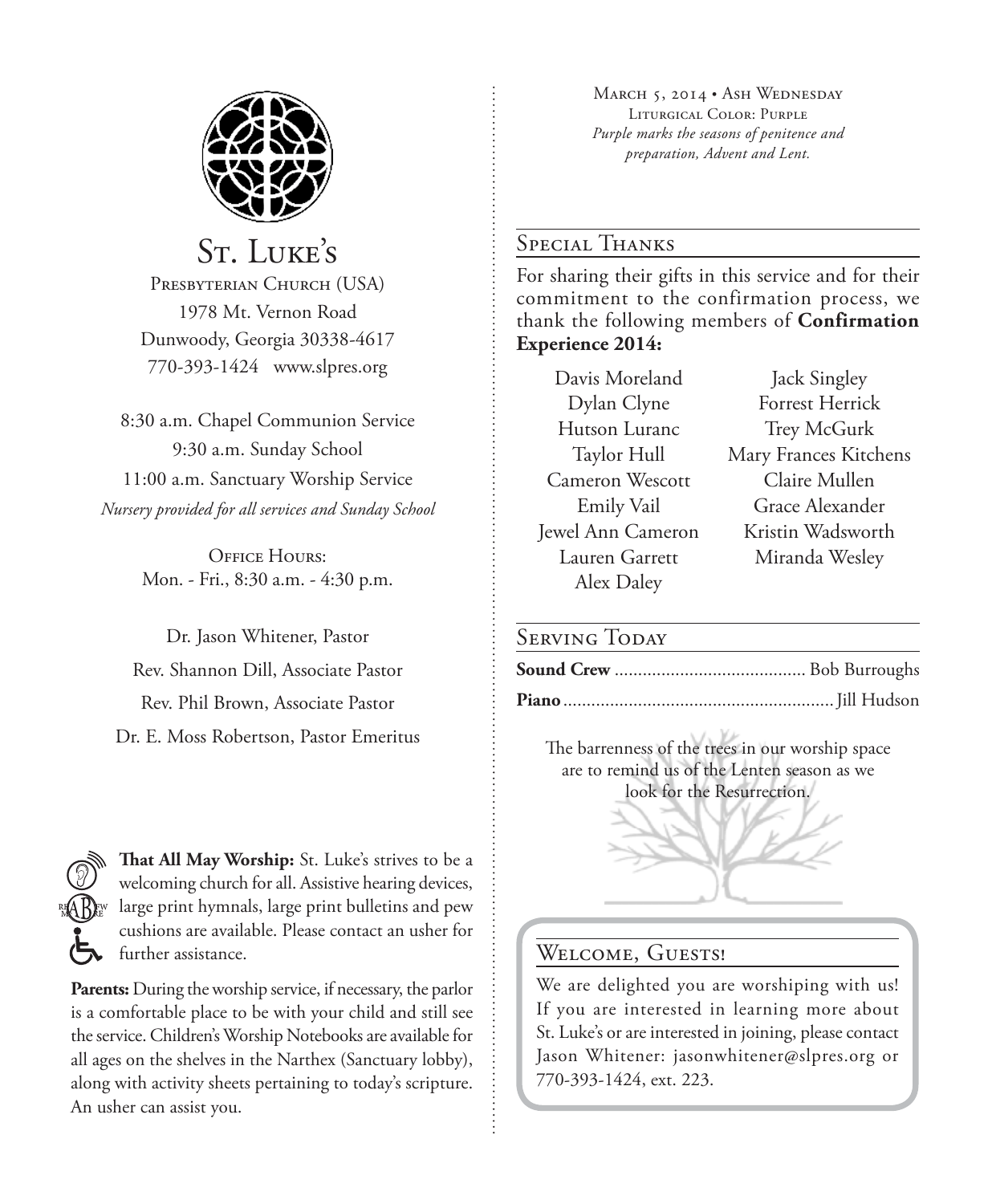# **Greeting and Invitation to the Lenten Discipline**

# **Call to Worship**  \*

Leader: Marked by the cross, cherished and forgiven,

- **People: We are traveling home.**
- Leader: Called to be holy, called to be happy,
- **People: We are traveling home.**
- Leader: Across deserts, over mountains,
- **People: We are traveling home.**
- Leader: God in our hearts, God in our lives,
- **All: We are traveling home.**
- \* Hymn #210

**Our God, Our Help In Ages Past** 

**\* Invitation to Confession** 

**Invitation to Confession** Forgive Us, Lord / Jorgé Lockwood



Leader: O God, where did I go wrong? How can I find my way back? I am weighted down by this feeling that I have failed You, other people, and myself. My life is a mess.

# **People: Forgive us Lord.**

Leader: You know my weakness, You know much better than me: I can't hide it from You. How can I bear to face it too?

# **People: Forgive us Lord.**

Leader: Guilty as charged - however much I argue my case. It's Your laws I have broken; it's Your way I have lost; It's Your word I have chosen not to hear over and over again.

# **People: Forgive us Lord.**

Leader: Oh God where did I go wrong? How can I find my way back?

# **People: Forgive us Lord. Forgive us Lord. Amen.**

**Anthem Cancel Choir** Out of the Depths I Cry to Thee / K. Lee Scott Chancel Choir Out of the depths I cry to Thee, Lord, my sins bewailing! Bow down Thy gracious ear to me, make Thou my prayer availing. Mark not my misdeeds in Thy book, gracious Lord, most holy; on my sins in mercy look; who can stand before Thee? With Thee there is forgiveness, Lord, love and grace abounding. The greatest thought or deed or work were else but empty sounding. All who in Thy sight appear come in sinful measure; all before Thee bow in fear seeking Thy good pleasure. Amen. *(Martin Luther paraphrase of Psalm 130)*

# **Scripture Lesson** Psalm 51:10-17

**Meditation #1** Phil Brown **Meditation #1** Phil Brown **Phil Brown** 

# **Prayer of Thanksgiving Over the Ashes**